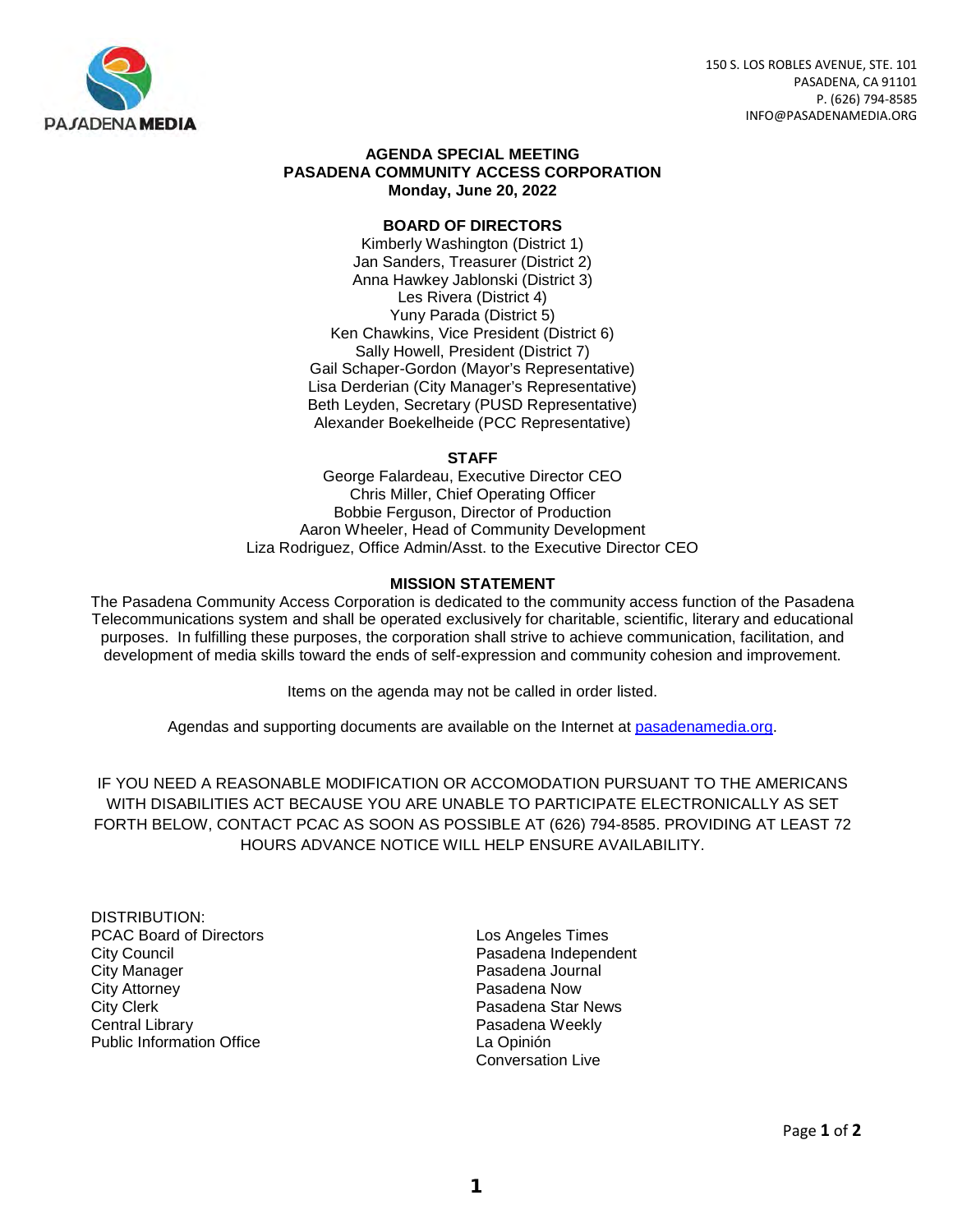#### **NOTICE OF SPECIAL MEETING**

#### **PASADENA COMMUNITY ACCESS CORPORATION (PCAC) BOARD OF DIRECTORS**

**NOTICE IS HEREBY GIVEN** that a special meeting of the Pasadena Community Access Corporation Operating Company (dba Pasadena Media) is scheduled for **Monday, June 20, 2022,** starting at **5:00 p.m.**

THIS MEETING WILL TAKE PLACE SOLELY BY VIDEOCONFERENCE/TELECONFERENCE.

Members of the public may participate electronically in the open session portion of the meeting by accessing the meeting at [http://pasadenamedia.org.](http://pasadenamedia.org/) In order to facilitate public participation at meetings held solely by electronic means, public comments may be provided and speaker cards may be submitted through the following webpage: [http://pasadenamedia.org/agenda-comments.](http://pasadenamedia.org/agenda-comments)

#### **AGENDA**

#### **PUBLIC SESSION**

PUBLIC COMMENT: Public comment is limited to items on this special meeting agenda and will be heard when the items are discussed.

- INTRODUCTION OF MEMBERS/CALL TO ORDER/ROLL CALL
- APPROVAL OF MARCH 1, 2022 BOARD SPECIAL MEETING MINUTES
	- Motion to Approve
- TREASURER REPORT
- **EXECUTIVE DIRECTOR REPORT**
- **NEW BUSINESS** 
	- FY22 PCAC BOARD OFFICER NOMINATIONS AND ELECTION
		- Action Item
	- REAPPOINTMENT OF MEMBERS TO PCAC'S CITIZENS ADVISORY COMMITTEE for three-year terms: Justin Chapman, Barry Gordon, Roberta Martinez, Anne Miskey, Martin Sweeney & Ishmael Trone.
		- Action Item
- ANNOUNCEMENTS BY BOARD MEMBERS AND STAFF
- **ADJOURNMENT**

\_\_\_\_\_\_\_\_\_\_\_\_\_\_\_\_\_\_\_\_\_\_\_\_\_\_\_\_\_\_\_\_\_\_\_\_\_\_\_ Sally Howell, President, PCAC Board of Directors

\_\_\_\_\_\_\_\_\_\_\_\_\_\_\_\_\_\_\_\_\_\_\_\_\_\_\_\_\_\_\_\_\_\_\_\_\_\_\_

I HEREBY CERTIFY that this notice, in its entirety, was posted on both the Council Chambers Bulletin Board, Room 247, and the Information Kiosk (in the rotunda area), at City Hall, 100 N. Garfield Ave., Pasadena, CA, in Pasadena Community Access Corporation Suite 101, and a copy was distributed to the Central Library for posting on the 16th day of June, 2022.

Liza Rodriguez, Office Administrator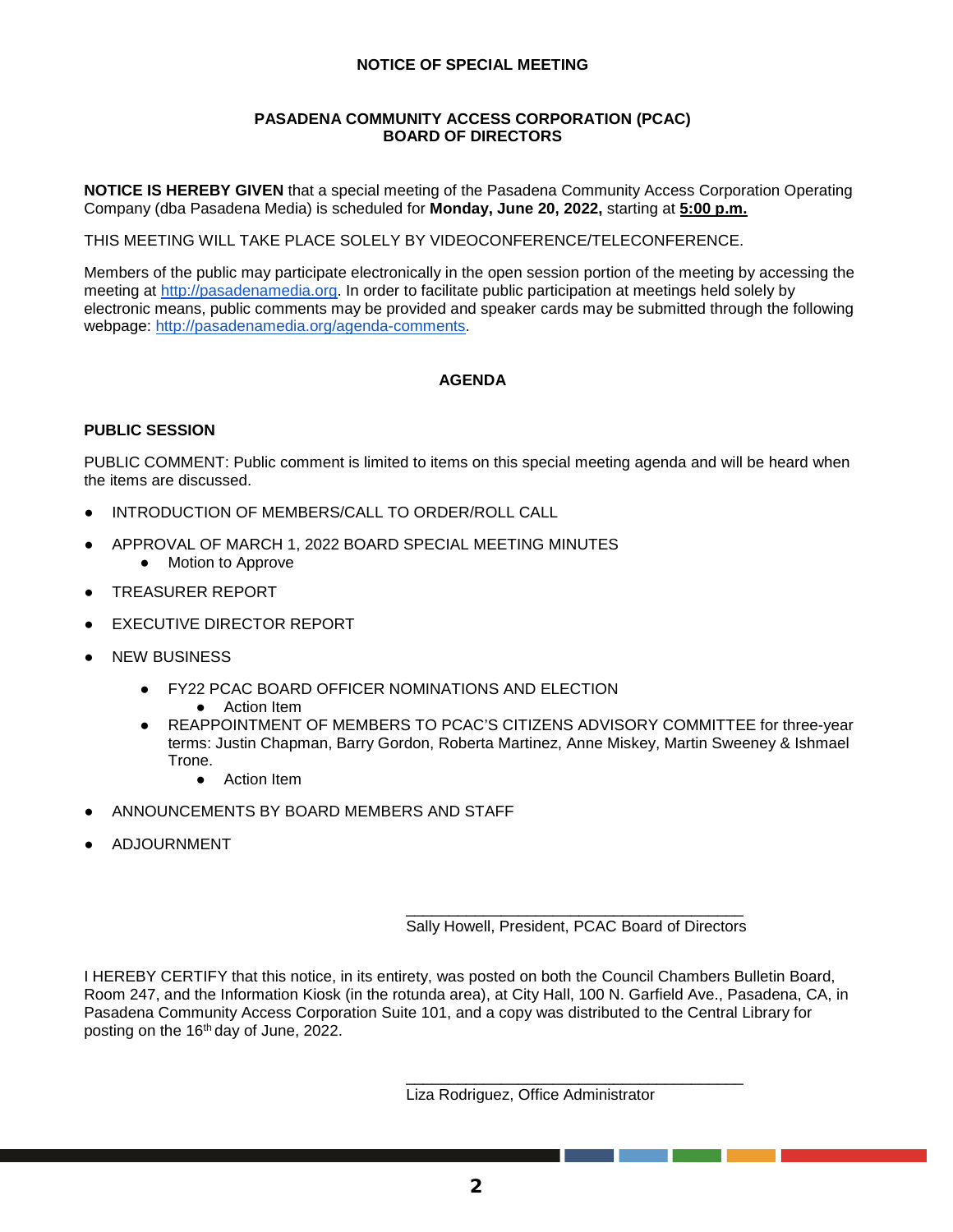## **PASADENA COMMUNITY ACCESS CORPORATION BOARD OF DIRECTORS SPECIAL MEETING 150 S LOS ROBLES AVE PASADENA, CA 91101**

Minutes of Pasadena Community Access Corporation

This special meeting of the PCAC Board of Directors was held on Tuesday, March 1, 2022. MEETING HELD VIA ZOOM VIDEOCONFERENCE/TELECONFERENCE.

#### SPECIAL MEETING – 5:00 P.M.

#### **I. INTRODUCTION OF MEMBERS/CALL TO ORDER/ROLL CALL**

• President Howell called the meeting to order at 5:06 p.m.

#### **Board Members Present, Absent, of Late at the time of the call to order:**

Kimberly Washington, District 1, present Jan Sanders, Treasurer, District 2, present Anna Hawkey Jablonski, District 3, present Les Rivera, District 4, present Yuny Parada, District 5, present Ken Chawkins, Vice-President, District 6, present Sally Howell, President (District 7), present Gail Schaper-Gordon, Mayor's Representative, absent Beth Leyden, Secretary, PUSD Representative, present Alex Boekelheide, PCC Representative, absent Lisa Derderian, City/City Manager's Representative, present

#### **Staff:**

George Falardeau, Executive Director/CEO, present Chris Miller, Chief Operating Officer, present Bobbie Ferguson, Director of Production, absent Aaron Wheeler, Head of Community Development, present Liza Rodriguez, Office Administrator/Asst. to the Executive Director/CEO, present Javan Rad, Chief Assistant City Attorney, Present

#### **II. APPROVAL OF January 4, 2022 BOARD SPECIAL MEETING MINUTES Motion to Approve:** *Jan Sanders moved to approve minutes for January 4, 2022. Seconded by Ken Chawkins. The motion passed unanimously. No public comment.*

#### **III. TREASURER REPORT**

• Treasurer's report presented by Treasurer Jan Sanders per agenda packet. o Information item only.

#### **IV. EXECUTIVE DIRECTOR REPORT**

• Executive Director's report presented by ED/CEO George Falardeau and staff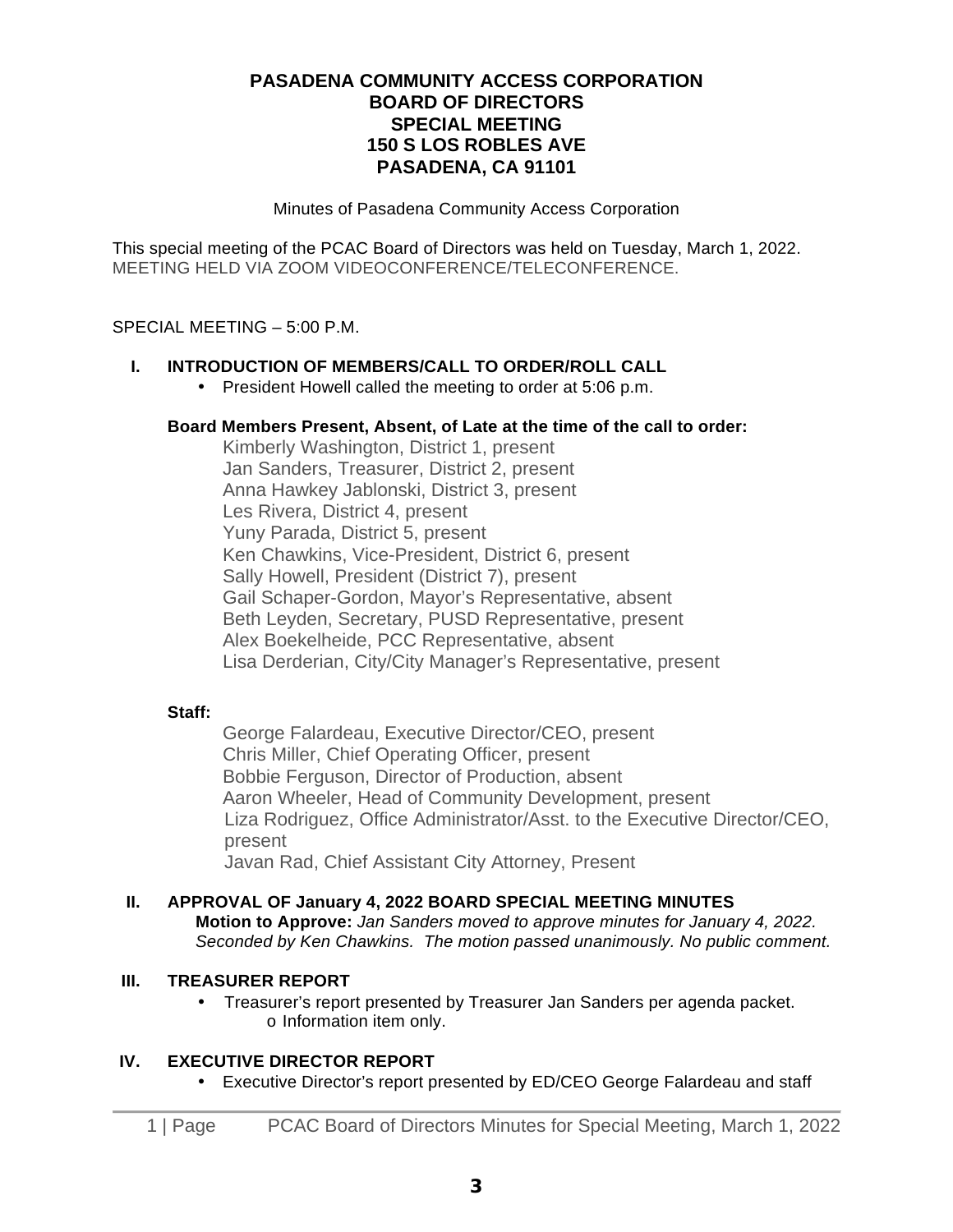per agenda packet. Information item only. No public comment.

## **V. NEW BUSINESS**

- **APPROVAL OF A CONTRACT FOR COVERAGE OF ALTADENA TOWN COUNCIL MEETINGS WITH LOS ANGELES COUNTY IN THE AMOUNT OF \$15,415.00. Recommendation:**
	- o Find that the proposed action is exempt from the California Environmental Quality Act ("CEQA") pursuant to State CEQA Guidelines Section 15061(b)(3) (Common Sense Exemption); and
	- o Authorize the Executive Director CEO to enter into a contract with Los Angeles County for coverage of FY2022 Altadena Town Council Meetings in the amount of \$15,415.00.
		- 1. **Action Item:** *Motion to approve and authorize ED/CEO George Falardeau to sign the contract for coverage of Altadena Town Council Meetings with Los Angeles Count as per agenda packet by Kimberly Washington, seconded by Ken Chawkins. The motion passed unanimously. No public comment.*

## • **PCAC FY2023 BUDGET PRESENTATION**

o **Action Item:** *Motion to accept the Financial Records by Jan Sanders, seconded by Ken Chawkins. The motion passed unanimously. No public comment.*

## • **APPOINTMENT OF MEMBER TO PCAC'S CITIZENS ADVISORY COMMITTEE: ANNE MISKEY**

o **Action Item:** *Motion to approve the appointment of Anne Miskey to the PCAC Citizens Advisory Committee by Ken Chawkins, seconded by Yuny Parada. The motion passed unanimously. No public comment.*

## **VI. ANNOUNCEMENTS BY BOARD MEMBERS AND STAFF**

- Various announcements by Board Members and Staff
- Board elections are coming up in June.

## **VII. ADJOURNMENT**

• *Motion to adjourn by Jan Sanders. Seconded by Gail Schaper-Gordon. Chair adjourned the meeting at 6:08pm.*

## **FUTURE MEETING DATES**

- **March 1, 2022**
- **April 5, 2022**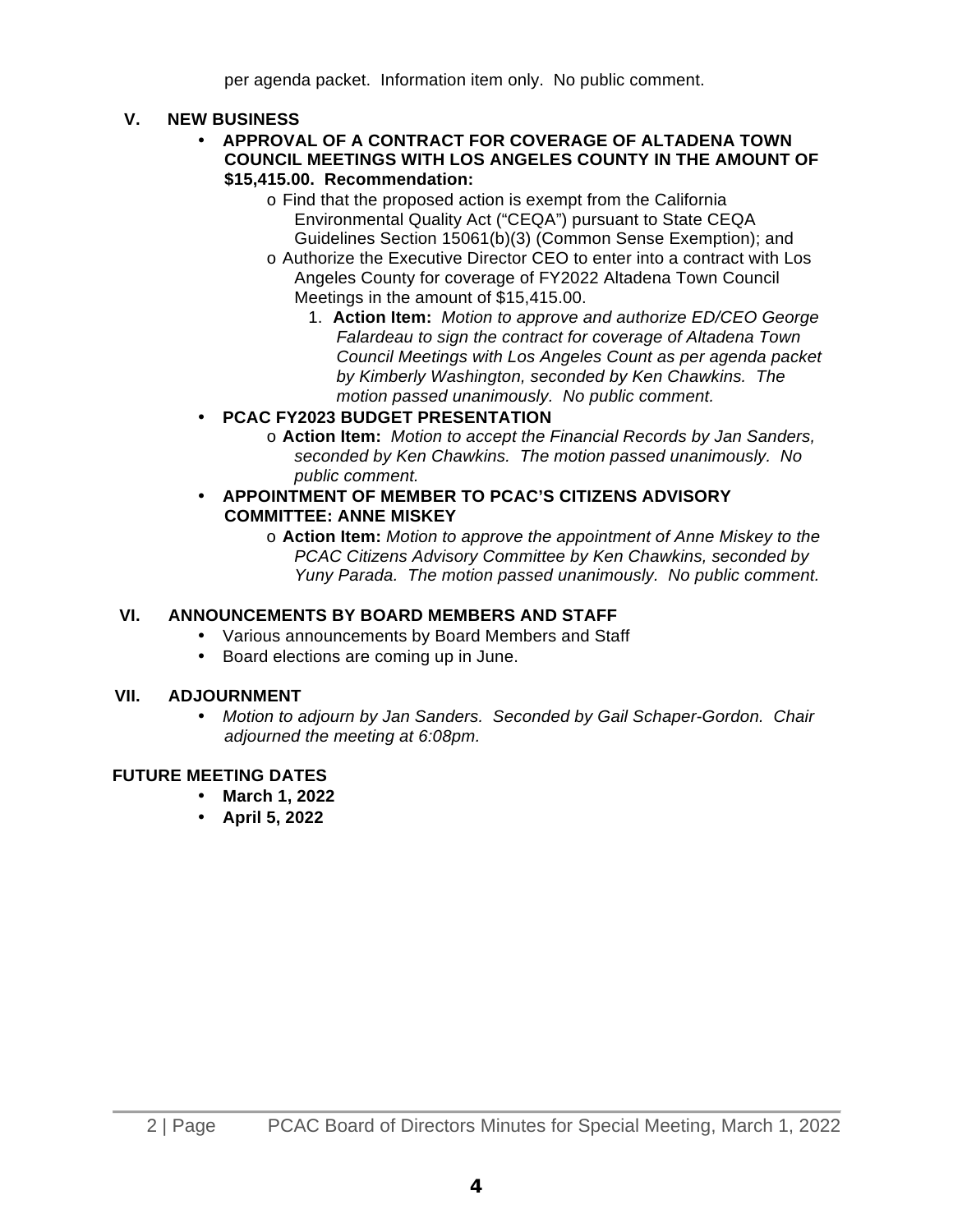| <b>Pasadena Community Access Corporation</b>     |                    |                                 |  |  |  |  |  |  |
|--------------------------------------------------|--------------------|---------------------------------|--|--|--|--|--|--|
| <b>Statement of Financial Position</b>           |                    |                                 |  |  |  |  |  |  |
| As of May 31, 2022                               |                    |                                 |  |  |  |  |  |  |
|                                                  |                    |                                 |  |  |  |  |  |  |
|                                                  |                    | <b>Total</b>                    |  |  |  |  |  |  |
|                                                  | As of May 31, 2022 | As of Jun 30, 2021 (PP)         |  |  |  |  |  |  |
| <b>ASSETS</b>                                    |                    |                                 |  |  |  |  |  |  |
| <b>Current Assets</b>                            |                    |                                 |  |  |  |  |  |  |
| <b>Bank Accounts</b>                             |                    |                                 |  |  |  |  |  |  |
| 1010 Petty Cash                                  | 200                | 200                             |  |  |  |  |  |  |
| 1120 Bank of America Checking (1018)             | 294,495            | 255,065                         |  |  |  |  |  |  |
| 1130 Bank of America Capital - Restricted (9451) | 474,874            | 331,654                         |  |  |  |  |  |  |
| 1160 Paypal                                      | 1,713              | 1,000                           |  |  |  |  |  |  |
| 1170 PFCU Savings (7181)                         | 123,914            | 75,313                          |  |  |  |  |  |  |
| <b>Total Bank Accounts</b>                       | \$<br>895,196      | \$<br>663,232                   |  |  |  |  |  |  |
| <b>Accounts Receivable</b>                       |                    |                                 |  |  |  |  |  |  |
| <b>1200 Accounts Receivable</b>                  | 2,910              | 2,740                           |  |  |  |  |  |  |
| <b>Total Accounts Receivable</b>                 | \$<br>2,910        | 2,740<br>\$                     |  |  |  |  |  |  |
| <b>Other Current Assets</b>                      |                    |                                 |  |  |  |  |  |  |
| 1190 Undeposited Funds                           | 150                | 200                             |  |  |  |  |  |  |
| 1300 Prepaid Expenses                            | 242                | 242                             |  |  |  |  |  |  |
| <b>1330 Prepaid Insurance</b>                    | 3,145              | 3,145                           |  |  |  |  |  |  |
| <b>Total Other Current Assets</b>                | \$<br>3,537        | \$<br>3,587                     |  |  |  |  |  |  |
| <b>Total Current Assets</b>                      | \$<br>901,643      | \$<br>669,559                   |  |  |  |  |  |  |
| <b>Fixed Assets</b>                              |                    |                                 |  |  |  |  |  |  |
| <b>1600 Production Equipment</b>                 | 437,419            | 437,419                         |  |  |  |  |  |  |
| 1635 Leasehold Improvements                      | 93,898             | 93,898                          |  |  |  |  |  |  |
| <b>1650 Accumulated Depreciation</b>             | $-345,131$         | $-345,131$                      |  |  |  |  |  |  |
| 1660 Accumulated Depreciation - LHI              | $-54,775$          | $-54,775$                       |  |  |  |  |  |  |
| <b>Total Fixed Assets</b>                        | \$<br>131,410      | 131,410<br>\$                   |  |  |  |  |  |  |
| <b>Other Assets</b>                              |                    |                                 |  |  |  |  |  |  |
| <b>1800 Security Deposit</b>                     | 12,420             | 12,420                          |  |  |  |  |  |  |
| <b>Total Other Assets</b>                        | \$<br>12,420       | \$<br>12,420                    |  |  |  |  |  |  |
| <b>TOTAL ASSETS</b>                              | \$<br>1,045,473    | \$<br>813,389                   |  |  |  |  |  |  |
| <b>LIABILITIES AND EQUITY</b>                    |                    |                                 |  |  |  |  |  |  |
| <b>Liabilities</b>                               |                    |                                 |  |  |  |  |  |  |
| <b>Current Liabilities</b>                       |                    |                                 |  |  |  |  |  |  |
| <b>Credit Cards</b>                              |                    |                                 |  |  |  |  |  |  |
| 2050 Chase Visa Credit Card                      | 511                | 3,689                           |  |  |  |  |  |  |
| 2060 Divvy Credit Card                           | $-45$              | $-44$                           |  |  |  |  |  |  |
| <b>Total Credit Cards</b>                        | \$<br>465          | 3,645<br>\$                     |  |  |  |  |  |  |
| <b>Other Current Liabilities</b>                 |                    |                                 |  |  |  |  |  |  |
| 2100 Payroll Liabilities                         | 17,809             | 19,134                          |  |  |  |  |  |  |
| 2200 Accrued Vacation                            | 33,819             | 33,819                          |  |  |  |  |  |  |
| 2800 Deferred Income                             | 474,874            | 331,654                         |  |  |  |  |  |  |
| <b>Total Other Current Liabilities</b>           | \$<br>526,502      | \$<br>384,607                   |  |  |  |  |  |  |
| <b>Total Current Liabilities</b>                 | \$<br>526,967      | \$<br>388,252                   |  |  |  |  |  |  |
| <b>Total Liabilities</b>                         | \$<br>526,967      | $\overline{\bullet}$<br>388,252 |  |  |  |  |  |  |
| <b>Equity</b>                                    |                    |                                 |  |  |  |  |  |  |
| 3000 Opening Bal Equity                          | $-36,271$          | $-36,271$                       |  |  |  |  |  |  |
| 3100 Retained Earnings                           | 461,408            | 461,408                         |  |  |  |  |  |  |
| <b>Net Income</b>                                | 93,369             |                                 |  |  |  |  |  |  |
| <b>Total Equity</b>                              | \$<br>518,506      | 425,137<br>\$                   |  |  |  |  |  |  |
| <b>TOTAL LIABILITIES AND EQUITY</b>              | \$<br>1,045,473    | 813,389<br>\$                   |  |  |  |  |  |  |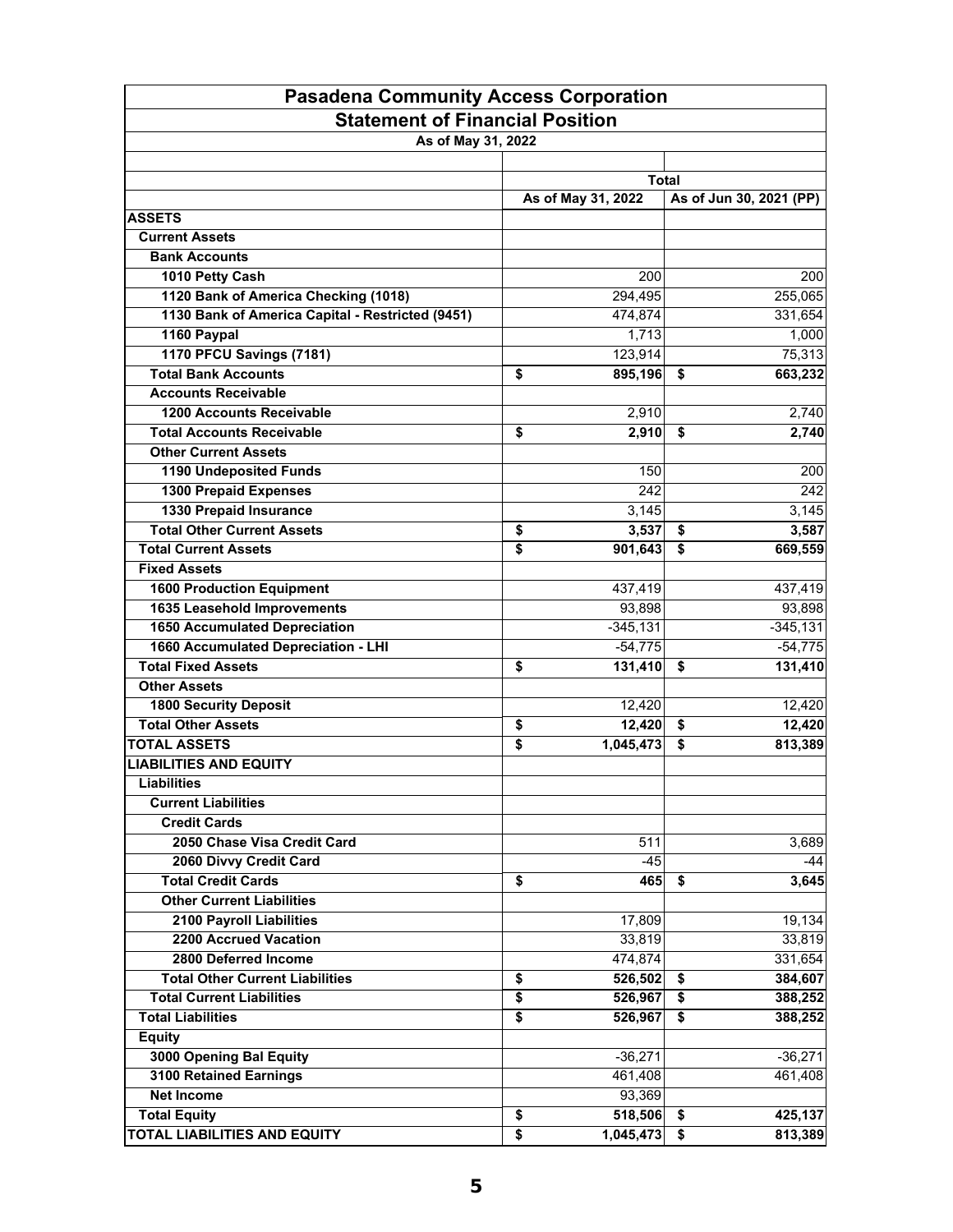| <b>Pasadena Community Access Corporation</b>                             |                   |                   |                                           |           |                    |           |           |  |  |
|--------------------------------------------------------------------------|-------------------|-------------------|-------------------------------------------|-----------|--------------------|-----------|-----------|--|--|
| Pro Forma P&L - May 2022<br>FY 2022 YTD Actual vs FY 2022 Adopted Budget |                   |                   |                                           |           |                    |           |           |  |  |
|                                                                          |                   |                   |                                           |           |                    |           |           |  |  |
|                                                                          |                   |                   | vs. Full Year Budget<br>vs. 11 mo. Budget |           |                    |           |           |  |  |
|                                                                          | <b>YTD Actual</b> | <b>YTD Budget</b> | \$                                        | %         | <b>FY22 Budget</b> | \$        | %         |  |  |
| <b>Income</b>                                                            |                   |                   |                                           |           |                    |           |           |  |  |
| <b>City of Pasadena</b>                                                  | 967,000           | 967,000           |                                           | 0.0%      | 967,000            |           | 0.0%      |  |  |
| <b>Contributions &amp; Grants</b>                                        | 13,120            | 7,333             | 5,787                                     | 78.9%     | 8,000              | 5,120     | 64.0%     |  |  |
| <b>Production Services</b>                                               | 28,436            | 16,867            | 11,569                                    | 68.6%     | 31,900             | (3, 464)  | $-10.9%$  |  |  |
| <b>Program Services</b>                                                  | 5,900             | 5,500             | 400                                       | 7.3%      | 8,000              | (2, 100)  | $-26.3%$  |  |  |
| <b>Other Revenue</b>                                                     | 36                | 917               | (880)                                     | $-96.0%$  | 1,000              | (964)     | $-96.4%$  |  |  |
| <b>Total Income</b>                                                      | 1,014,492         | 997,617           | 16,876                                    | 1.7%      | 1,015,900          | (1,408)   | $-0.1%$   |  |  |
| <b>Expenses</b>                                                          |                   |                   |                                           |           |                    |           |           |  |  |
| <b>Payroll Expenses</b>                                                  | 518,204           | 542,777           | 24,573                                    | 4.5%      | 588,008            | 69,804    | 11.9%     |  |  |
| <b>Payroll Taxes</b>                                                     | 42,581            | 51,564            | 8,983                                     | 17.4%     | 55,861             | 13,279    | 23.8%     |  |  |
| <b>Employee Benefits</b>                                                 | 87,814            | 108,933           | 21,120                                    | 19.4%     | 117,771            | 29,957    | 25.4%     |  |  |
| <b>Occupancy Expenses</b>                                                | 190,863           | 208,710           | 17,847                                    | 8.6%      | 226,711            | 35,848    | 15.8%     |  |  |
| <b>Accounting &amp; Audit</b>                                            | 16,305            | 13,565            | (2,740)                                   | $-20.2%$  | 14,015             | (2,290)   | $-16.3%$  |  |  |
| <b>Advertising &amp; Marketing</b>                                       | 2,262             | 3,300             | 1,038                                     | 31.5%     | 3,600              | 1,338     | 37.2%     |  |  |
| <b>Automobile Expense</b>                                                | 910               | 1,329             | 419                                       | 31.5%     | 1,450              | 540       | 37.2%     |  |  |
| <b>Bank &amp; Payroll Processing Fees</b>                                | 1,457             | 1,558             | 101                                       | 6.5%      | 1,700              | 243       | 14.3%     |  |  |
| <b>Board Materials &amp; Expenses</b>                                    | $\overline{2}$    | 110               | 108                                       | 98.2%     | 120                | 118       | 98.3%     |  |  |
| <b>Cable Drop Fees</b>                                                   | 8,833             | 7,949             | (884)                                     | $-11.1%$  | 8,100              | (733)     | $-9.0%$   |  |  |
| <b>Contract Labor</b>                                                    | 190               | 1,100             | 910                                       | 82.7%     | 1,200              | 1,010     | 84.2%     |  |  |
| <b>Dues and Subscriptions</b>                                            | 2,290             | 3,500             | 1,210                                     | 34.6%     | 3,500              | 1,210     | 34.6%     |  |  |
| <b>Legal &amp; Professional Fees</b>                                     | 19,000            |                   | (19,000)                                  |           | 20,000             | 1,000     | 5.0%      |  |  |
| <b>Licenses, Permits &amp; Other Fees</b>                                | 174               | 174               |                                           | 0.0%      | 174                |           | 0.0%      |  |  |
| <b>Meals &amp; Entertainment</b>                                         | 384               | 1,595             | 1,211                                     | 75.9%     | 1,740              | 1,356     | 77.9%     |  |  |
| <b>Office Expense</b>                                                    | 2,961             | 7,333             | 4,373                                     | 59.6%     | 8,000              | 5,039     | 63.0%     |  |  |
| <b>Production Expense</b>                                                | 22,265            | 19,867            | (2, 398)                                  | $-12.1%$  | 21,000             | (1,265)   | $-6.0%$   |  |  |
| <b>Professional Development</b>                                          | 2,890             | 1,925             | (965)                                     | $-50.1%$  | 2,100              | (790)     | $-37.6%$  |  |  |
| <b>Travel &amp; Lodging</b>                                              | 1,739             | 2,350             | 611                                       | 26.0%     | 2,650              | 911       | 34.4%     |  |  |
| Total Expenses                                                           | 921,124           | 977,639           | 56,515                                    | $5.8\%$   | 1,077,700          | 156,576   | 14.5%     |  |  |
| <b>Net Operating Income</b>                                              | 93,369            | 19,978            | 73,391                                    | 367.4%    | (61, 800)          | 155,169   | $-251%$   |  |  |
| <b>PEG Capital Income Recognized</b>                                     |                   | 174,167           | (174, 167)                                | $-100.0%$ | 190,000            | (190,000) | $-100.0%$ |  |  |
|                                                                          |                   |                   |                                           |           |                    |           |           |  |  |
| <b>PEG Capital Equipment Expense</b>                                     |                   | 174,167           | 174,167                                   | 100.0%    | 190,000            | (190,000) | $-100.0%$ |  |  |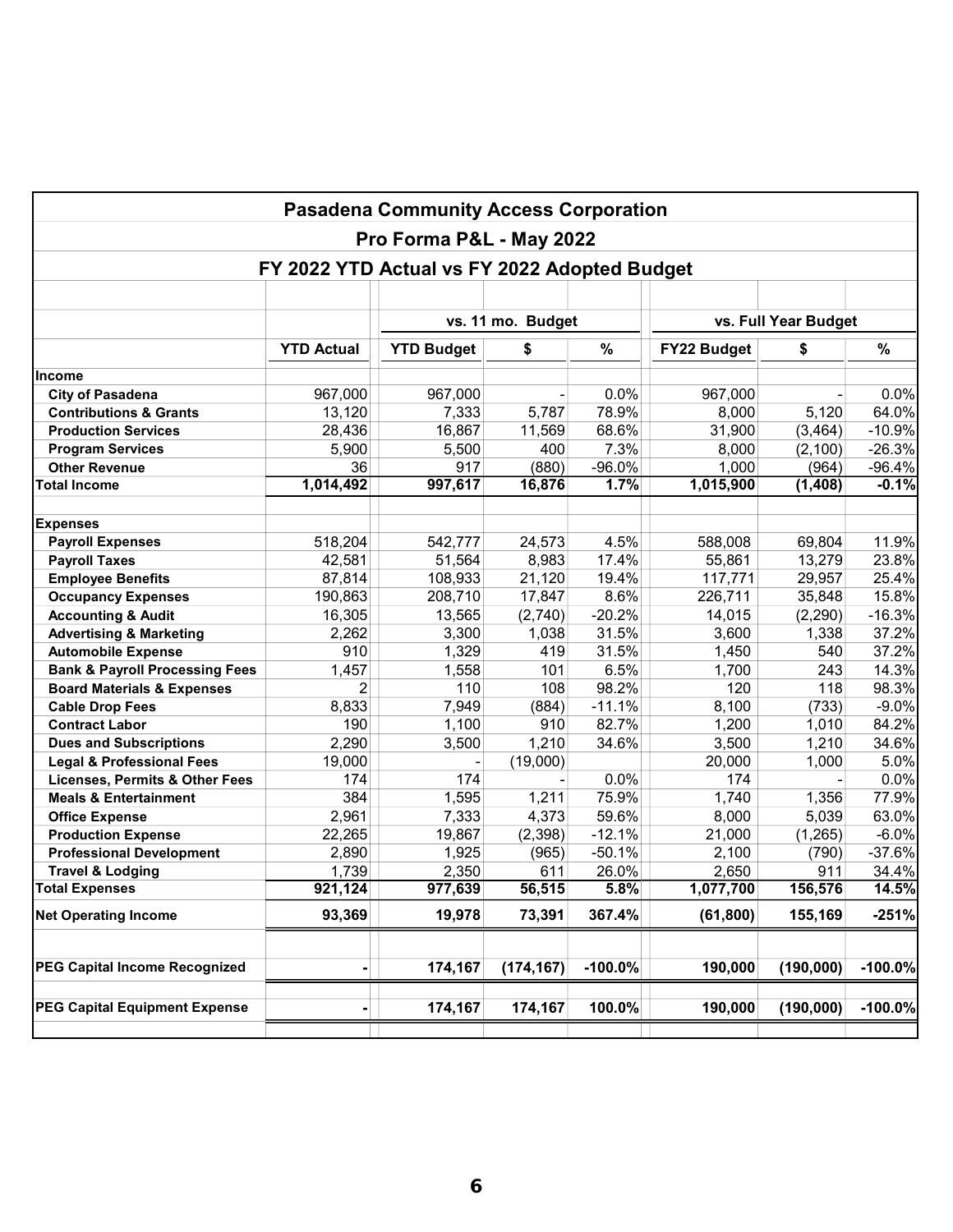# PCAC Administrative Report – March to May 2022

Respectfully submitted by George Falardeau, Chris Miller, Bobbie Ferguson, & Aaron Wheeler.

- Presented Pasadena Media's FY2023 Business Plan to Pasadena City Council's EDTech Committee.
- Held the annual PCAC CAC Regular Meeting virtually and joined by new PCAC CAC member and CEO of Union Station Homeless Services, Anne Miskey.
- Attended the 2022 Mayor's Interfaith Prayer Breakfast held at the Pasadena Convention Center. Pasadena Media staff provided coverage for KPAS. ED CEO was a guest at Assemblymember Chris Holden's table to honor Dolores Hickambottom and her family.
- Pasadena Media's special edition of *Arroyo Live* won the 2022 WAVE Award in the Underserved Voices (Professional) category highlighting Asian American Pacific Islander (AAPI) voices.
- Met with Interim Police Chief Jason Clawson and former PCAC board member Grant McComb to discuss upcoming city initiatives and topics.
- Met with Pasadena Public Information Officer (PIO) and PCAC Board member Lisa Derderian & District 4 Liaison Noreen Sullivan to discuss upcoming city events and potential coverage.
- Met with Don Andres, local real estate appraiser and Rotarian, to discuss potential programming for the Arroyo channel, similar to our previous show called *What's Up Pasadena!*; details forthcoming.
- Met with hosts Justin Chapman, Barry Gordon, and Andre Coleman for a development meeting on a 1-hour special edition series of *NewsRap* centered on the upcoming elections; details forthcoming.
- ED CEO was asked to join the board of directors of the Kiwanis Club of Pasadena (past president). Emceed the Kiwanis Annual Student Awards Dinner held at the Salvation Army headquarters. This event highlighted the top students throughout PUSD with scholarships.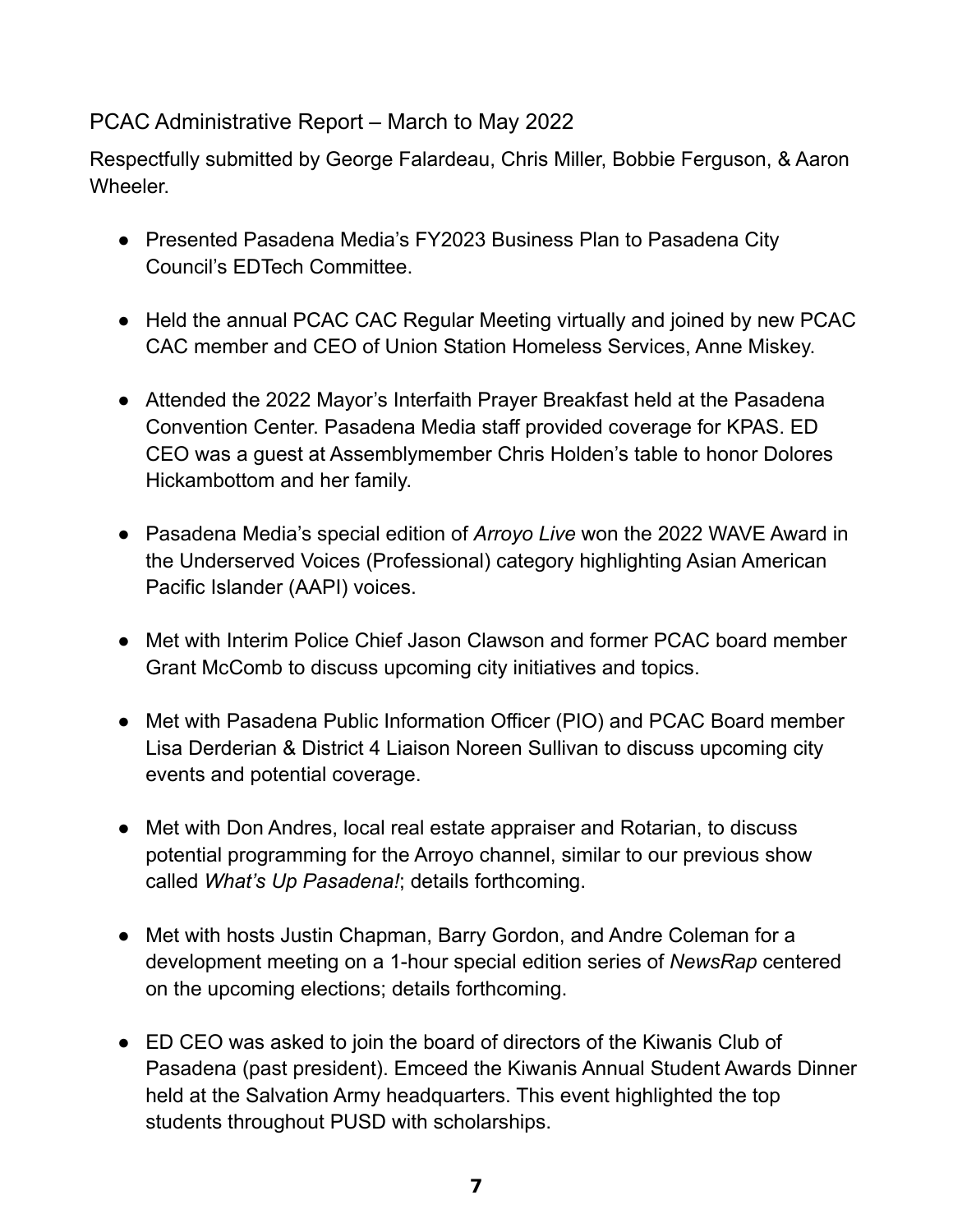- Met with Friends In Deed Executive Director and PCAC Citizens Advisory Committee (CAC) Member Rabbi Joshua Levine Grater about his podcasting project and potential programming for the Arroyo channel.
- Attended various meetings: Pasadena Executive Round Table on Board Development, Kiwanis Club, San Rafael Neighborhood Assn. Board, Rotary
- ED CEO is now Co-Chair of Pasadena Rotary's Marketing and Communication Committee and a member of the Rotary's Programming Committee.
- Attended the Community Town Hall at PCC regarding the selection process for the next City Manager. Pasadena Media provided coverage for KPAS.
- Met with PCAC CAC member Sheryl Turner and PCAC CAC Chair Phil Hopkins to discuss Pasadena Media Foundation's support for University of Southern California's (USC) 180 Degree Consulting program.
- ED CEO interviewed by journalism students from USC's 180 Degree Consulting on the state of local news in collaboration with the Pasadena Media Foundation.
- Met with Director of Production Bobbie Ferguson and Media Production Specialist Aylin Acosta to discuss Pasadena Media's new TikTok platform; details forthcoming.
- Met with Priscilla Hernandez who's currently working on her producer membership. She's the mother of Zacky Munoz and will be working on new programming for the Arroyo channel. Ms. Hernandez is an advocate for children's food allergies. In addition, she and her son appeared on *Arroyo Live* advocating for AB 2640, also known as "The Zacky Bill."
- Met with former mayor Bill Bogaard & PCAC CAC member Mic Hansen to discuss current issues and topics in the city.
- ED CEO attended the West Pasadena Residents' Association (WPRA) 60th Annual Conference at Maranatha High School. Pasadena Media provided coverage and broadcasted the conference on KPAS.

.

*Attached: Cable Complaint, Operations Report, Community Development Report & Production Services Report*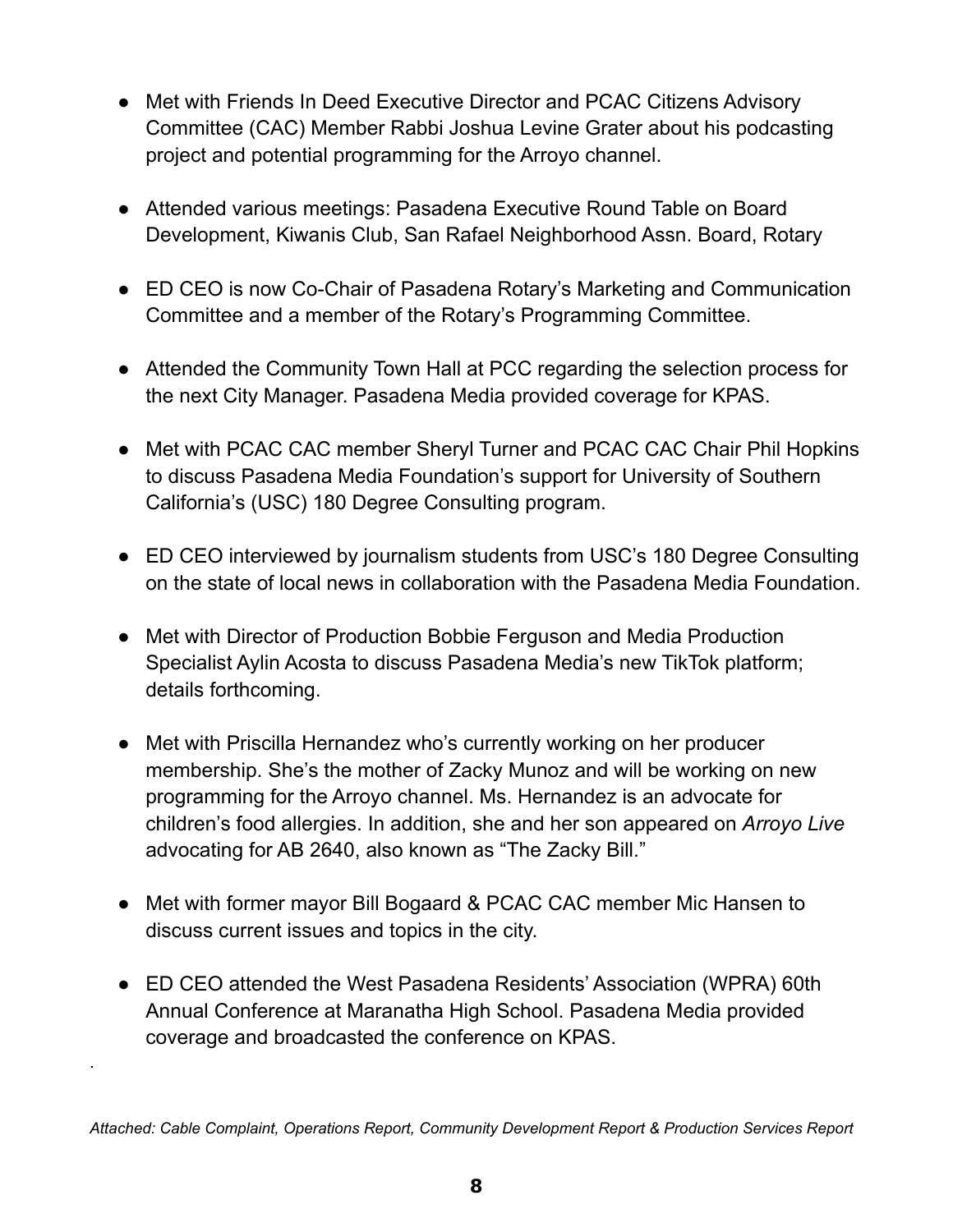## **Operations Report – March - May 2022**

Respectfully submitted by Chris Miller, Chief Operating Officer

- UPDATE Threat to Franchise Fees & PEG: Ongoing Sen. Padilla has not yet joined Sen. Feinstein, Rep. Chu and Rep. Schiff as a co-sponsor of the Protecting Community Television Act. We continue working with our colleagues around the state asking him to join his colleagues.
- UPDATE Enhanced Operations for Prolonged COVID-19 Pandemic: Ongoing We have resumed regular operations as studio and edit bay usage are available by appointment on weekdays. Masking and social distancing continue to be encouraged. All staff members continue to work at least two days per week at the studio. We will follow recommendations from the health department should conditions worsen.
- UPDATE COVID-19 Testing and Vaccinations Among Staff: Ongoing With the exception of one unvaccinated employee, all staff have received a booster shot. Despite COVID cases amongst staff, none have caused close contacts at work. On a related note, one of our 11 staff is out on disability, so we are short-staffed.
- UPDATE 2022 Alliance For Community Media West Region Conference: Attended Bobbie and I attended the conference in San Jose. Topics of note included community engagement and inclusivity, revenue diversification, and post-pandemic operations. We also accepted one WAVE Award and talked to various equipment vendors.
- UPDATE Arroyo / KPAS Charter Issues: Ongoing A borrowed modulator has temporarily solved the equipment problem on our end, but we are still having some quality issues on Charter (currently with KPAS audio). We are working with Charter technicians to address this as it appears to be on their end. We still intend to address a permanent fix for our modulator issues with an upcoming PEG capital request. Channels on AT&T, our OTT apps, and our website are unaffected.
- AB 2635: Failed

A bill in the assembly which would have changed a line in DIVCA to ensure that cable operators carry PEG channels in HD narrowly failed. This occurred despite lobbying efforts that signaled a win. Intra-party politics scuttled the effort in this Assembly. We expect to have the votes in the next session with a different sponsor.

- NAB Trade Show 4/24-27 & KeyCode Post-NAB Road Show 5/11: Attended I recently attended the National Association of Broadcasters show in Las Vegas and Key Code Media's show in LA. Between the two of them, I talked to dozens of vendors and systems integrators and demoed products first hand. Among solutions I focused on were flypack / truck systems, streaming / ip video delivery, and closed captioning.
- Server Room Air Conditioning Failure: Completed On Memorial Day weekend, the mini split A/C unit that cools our server room failed. Fortunately, I was able to open the room for alternate cooling before anything overheated and failed. The until was repaired June 1.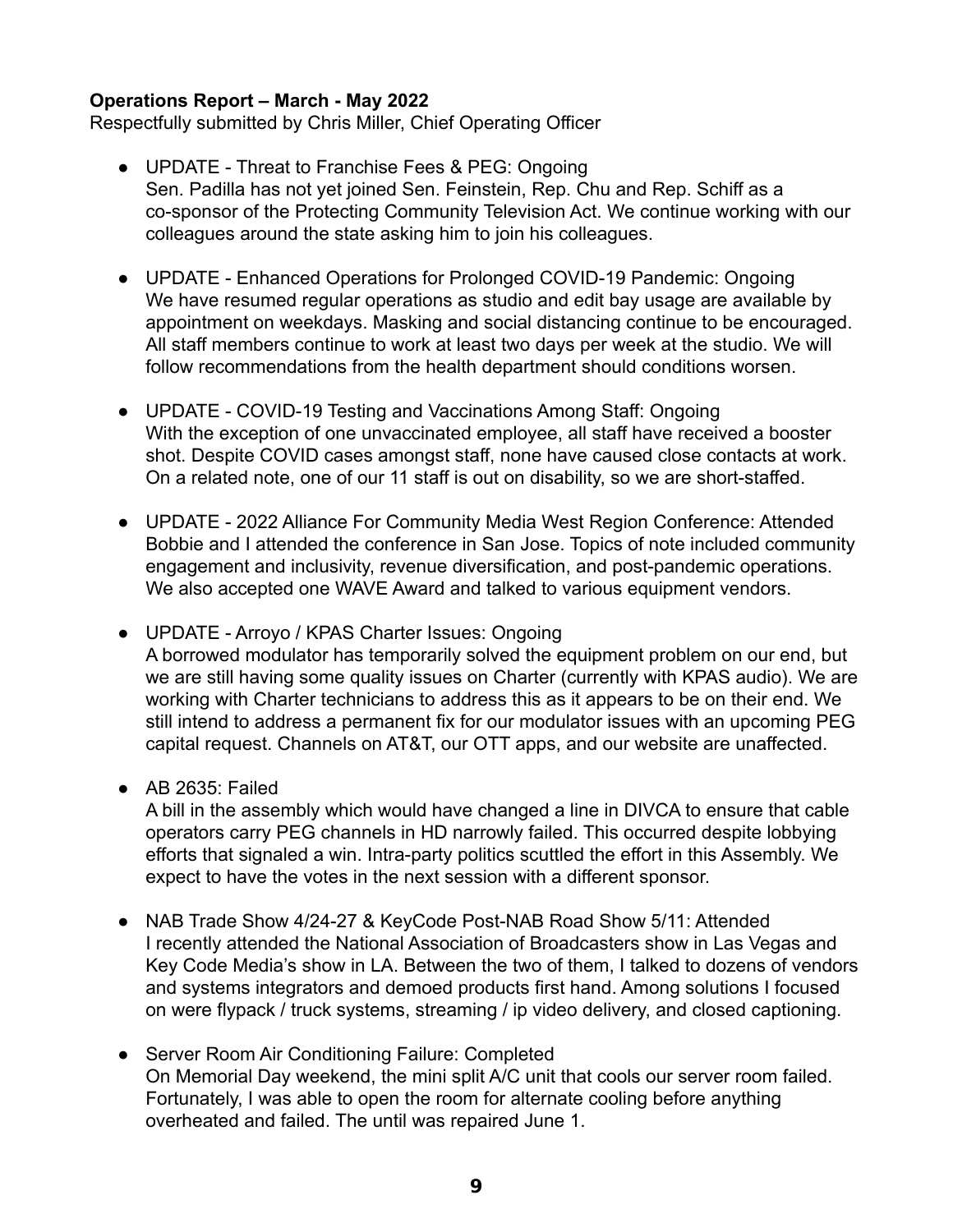## **FW: Agency / Legal Case Number- 5227523530718665990- Name- P\*\*\*\*\*\* T\*\*\*\*\*\*- State- CA**

**Regulatory.Complaints** Tue, Mar 29, 2022 at 4:11 PM

To: "chris@pasadenamedia.org" <chris@pasadenamedia.org>

Good Afternoon Mr. Miller,

A representative spoke with Ms. T\*\*\*\*\*\* regarding her concern. The representative advised Ms. T\*\*\*\*\*\* that on February 3, 2022, a damaged exterior line had caused the referenced channel issue during the referenced timeframe. Our records indicate that the line was repaired later that same day.

The representative confirmed that Ms. T\*\*\*\*\*\*\* experienced the issue prior to a channel outage being declared; this is the normal process for unexpected outages, as we must confirm there is an area issue prior to declaring the outage. Ms. T\*\*\*\*\*\*\* declined to further discuss this matter, and the call ended.

Please do not hesitate to contact us if you have any questions.

Regards,

Rainbow



**Rainbow Burhenn** | Paralegal |

6399 S Fiddlers Green Circle | Greenwood Village CO 80111

**From:** Chris Miller <chris@pasadenamedia.org> **Sent:** Thursday, March 10, 2022 3:42 PM **Subject:** [EXTERNAL] Fwd: Cable Complaint: | 5227523530718665990

## **Cable Complaint**

| Name                                    | Dr. P****** T*******                                                                                                                                                                                                                                                                                                                                                                                                                                                                                                                                                                                                                                                                                                                                                                                                                                                                                                                                                                                                                                                      |
|-----------------------------------------|---------------------------------------------------------------------------------------------------------------------------------------------------------------------------------------------------------------------------------------------------------------------------------------------------------------------------------------------------------------------------------------------------------------------------------------------------------------------------------------------------------------------------------------------------------------------------------------------------------------------------------------------------------------------------------------------------------------------------------------------------------------------------------------------------------------------------------------------------------------------------------------------------------------------------------------------------------------------------------------------------------------------------------------------------------------------------|
| Address                                 | Street Address: ## N Arroyo Blvd<br>City: Pasadena CA 91105                                                                                                                                                                                                                                                                                                                                                                                                                                                                                                                                                                                                                                                                                                                                                                                                                                                                                                                                                                                                               |
| <b>Phone Number</b>                     | (626) 577-9910                                                                                                                                                                                                                                                                                                                                                                                                                                                                                                                                                                                                                                                                                                                                                                                                                                                                                                                                                                                                                                                            |
| Location where the<br>problem occurred. | Home                                                                                                                                                                                                                                                                                                                                                                                                                                                                                                                                                                                                                                                                                                                                                                                                                                                                                                                                                                                                                                                                      |
| Choose your Cable<br>Provider           | <b>Charter Spectrum</b>                                                                                                                                                                                                                                                                                                                                                                                                                                                                                                                                                                                                                                                                                                                                                                                                                                                                                                                                                                                                                                                   |
| Type of Issue                           | <b>Customer Service</b>                                                                                                                                                                                                                                                                                                                                                                                                                                                                                                                                                                                                                                                                                                                                                                                                                                                                                                                                                                                                                                                   |
| Description of Issue                    | Channel #793 (Smithsonian Channel) blacked out around 9:30 am while watching Civil War<br>360 on Feb. 3rd. It went black with no picture and no audio at all for 3 hours. The scheduled<br>programs that was blocked were 1) The Union Victory, 2) The Rise & Fall of the South &3)<br>After the Civil War. She called the Technical Division on the same day and they could not give<br>her any answer. She sent a letter to the Smithsonian group and they deferred her back to<br>Spectrum. They also inform her that there shouldn't be any problems with the videos and that<br>is why she is making a complaint. She feels that this was done deliberately (maybe on the<br>inside) because it was right around the beginning of Black History month. She also added that<br>because it was a hot topic relating to slavery, she feels that someone who has access to<br>programming has blocked the programs for whatever reason. Normally, there's a placeholder<br>on the screen if there's some sort of technical issue, but it was just all black for 3 hours. |
| <b>Resolution Requested</b>             | She would like to know who blocked the programming out and why? She also wants Spectrum<br>to look into this matter and provide an answer to her. Her address and phone number is<br>listed, but she is not on the internet and does not have an email address.                                                                                                                                                                                                                                                                                                                                                                                                                                                                                                                                                                                                                                                                                                                                                                                                           |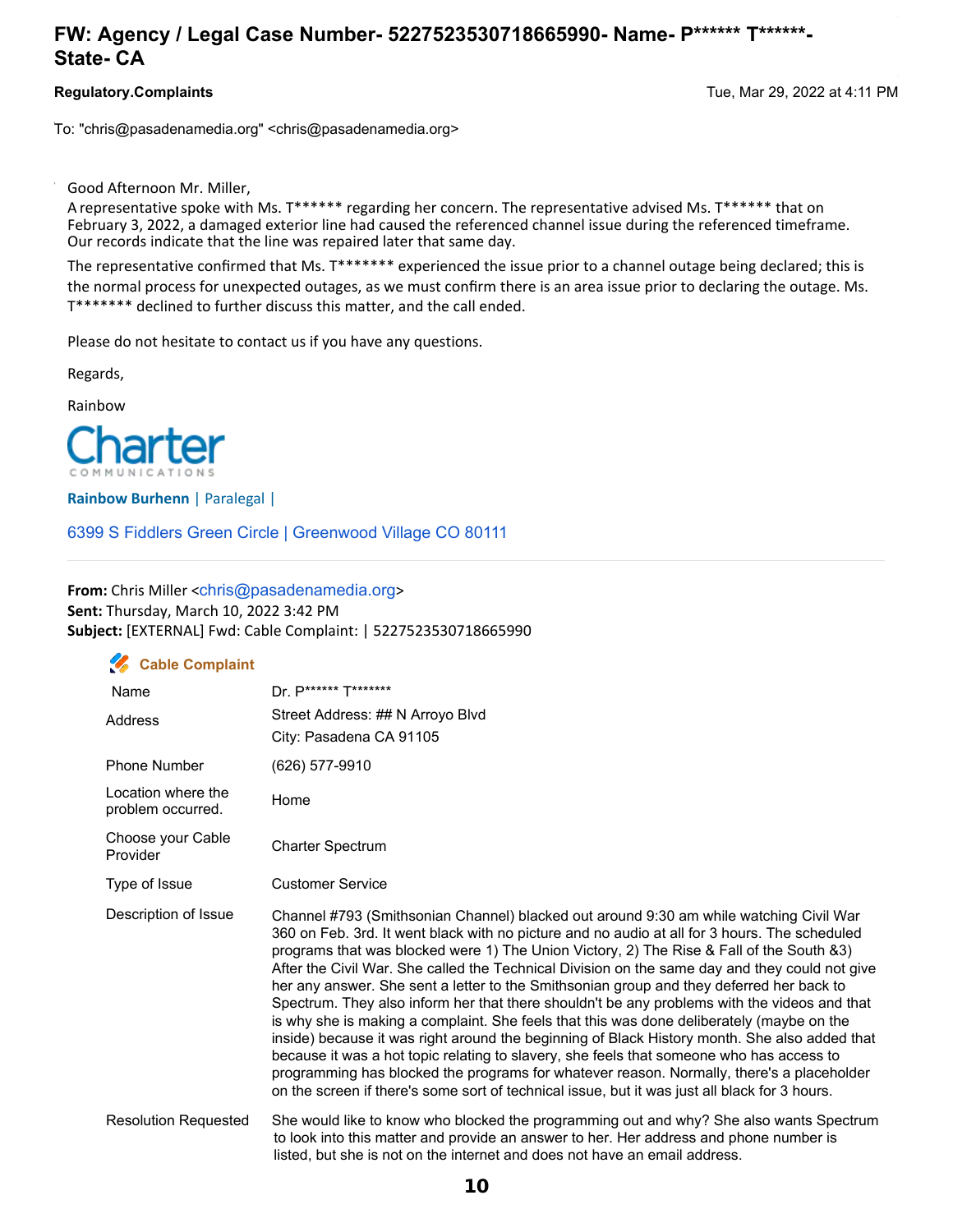# **Community Development Report – March - May 2022**

Respectfully submitted by Aaron B. Wheeler, Head of Community Development

| <b>MEMBERS</b>            | <b>New Volunteers (Free)</b><br><b>Current Total</b> | <b>Active Trainees &amp; Producers (Paid)</b><br><b>Current Total</b> |
|---------------------------|------------------------------------------------------|-----------------------------------------------------------------------|
| 2022 Season 1 (Mar - May) |                                                      | 29                                                                    |
| 2022 Season 1 (Jan - Feb) |                                                      | 23                                                                    |

| <b>PROGRAMMING</b>        | <b>New</b><br><b>Series</b> | Local<br><b>Episodes</b> | <b>Bicycled</b><br><b>Episodes</b> | <b>Community Productions</b><br>in Progress |
|---------------------------|-----------------------------|--------------------------|------------------------------------|---------------------------------------------|
| 2022 Season 1 (Mar - May) | 5                           | 82                       | 40                                 | 29                                          |
| 2022 Season 1 (Jan - Feb) | 2                           | 30                       | 33                                 | 22                                          |

| <b>TRAINING</b>           | <b>Orientation</b> | <b>Other Classes</b> |
|---------------------------|--------------------|----------------------|
| 2022 Season 1 (Mar - May) |                    | 12                   |
| 2022 Season 1 (Jan - Feb) |                    |                      |

**Total Class Enrollments - 2022 Total Year: 17**

### **Community Development:**

## **● Community Connections**

- Continue to participate on local organizational boards
- Aaron Wheeler and Kevin Bruce attended EF Academy Pasadena International Boarding School's Open House to introduce Pasadena Media as a community partner
- Aaron Wheeler attended ConnectPas4 networking event for non-profit organizations

## **● Tony Bennett's Exploring the Arts Organization: Ongoing**

- 2022 Spring Internship Completed Muir HS mentee Liberty Alderton
- Muir HS Liberty Alderton intern will return for summer session

#### **● California Humanities Grant: Completed**

- Completed live Arroyo channel podcast with Liberty and Chris
- Pasadena Media hosted a Podcast Luncheon for the student participants, PUSD Instructors and partners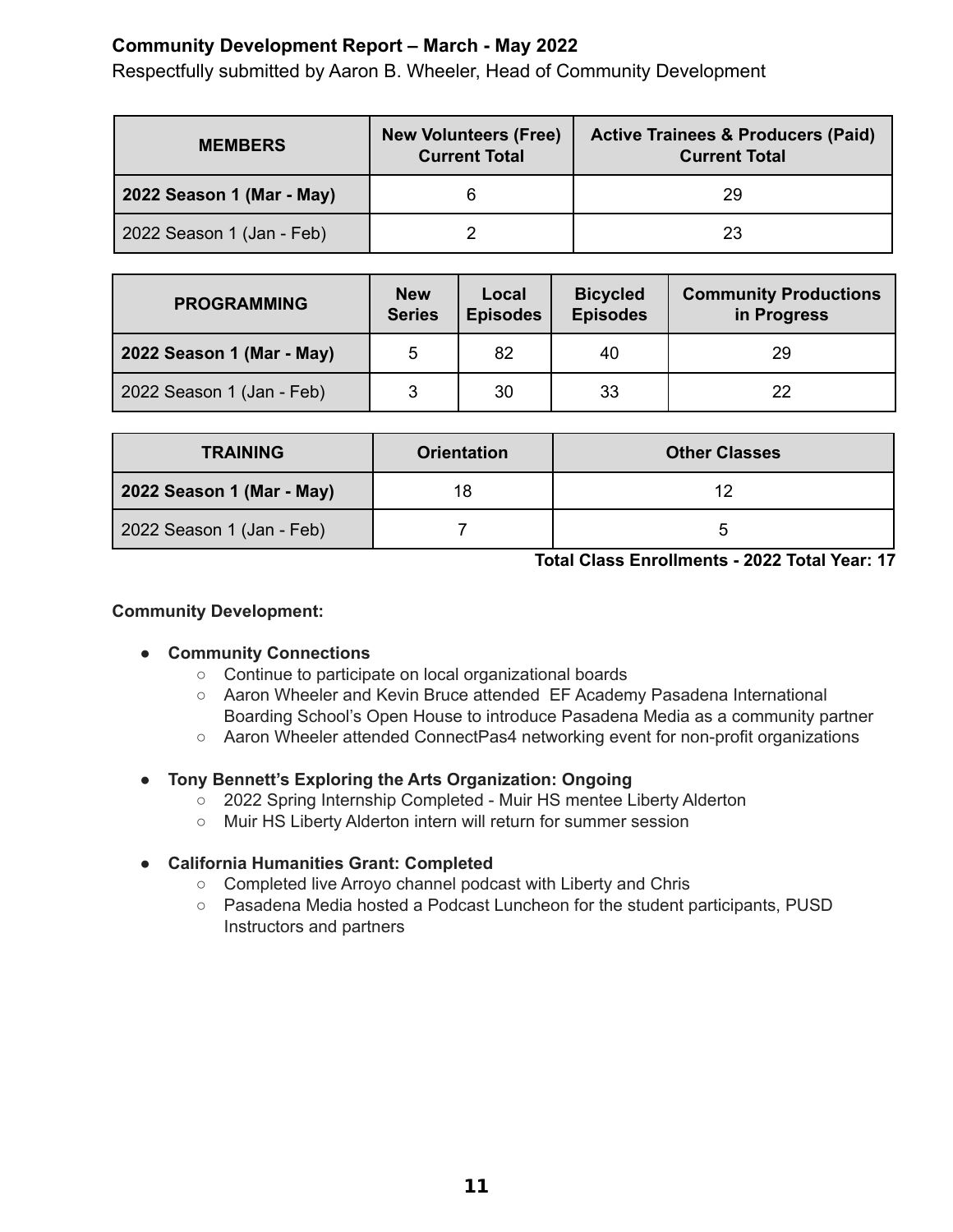# **Social Media Analytics**

| <b>Facebook</b><br>Page | Mar - May<br>2022 | Jan - Feb<br>2022 | Year To<br><b>Date</b> | <b>Definition</b>                                                                                                   |
|-------------------------|-------------------|-------------------|------------------------|---------------------------------------------------------------------------------------------------------------------|
| Reach                   | 11,674            | 19,407            | 31,081                 | The number of unique individuals who have<br>actually seen any content related to your<br>Facebook Page.            |
| Views                   | 130               | 152               | 282                    | The total number of times your Facebook<br>Page was viewed.                                                         |
| Engagement              | 186               | 348               | 534                    | A Like, Comment, Share or click received on<br>a post from your Page.                                               |
| <b>Clicks</b>           | 136               | 266               | 402                    | The number of clicks on links within the<br>ad/post that led to destinations or<br>experiences, on or off Facebook. |
| Likes                   | 7                 | 11                | 18                     | People who Like your Facebook Page.                                                                                 |

| YouTube<br><b>Channel</b> | Mar - May<br>2022 | Jan - Feb<br>2022 | <b>Year To</b><br><b>Date</b> | <b>Definition</b>                                                                                 |
|---------------------------|-------------------|-------------------|-------------------------------|---------------------------------------------------------------------------------------------------|
| <b>Views</b>              | 14,066            | 14,494            | 28,560                        | The total number of times the YouTube<br>channel was viewed during the time period you<br>select. |
| Comments                  | 41                | 13                | 54                            | The number of comments received on the<br>channel.                                                |
| Likes                     | 163               | 139               | 302                           | People who Like a video in your channel.                                                          |
| <b>Subscribers</b>        | 31                | 58                | 89                            | People who have chosen to "follow" your<br>channel to stay updated with your latest<br>videos.    |

|           | <b>Followers</b> | <b>Reach</b> |               | <b>Followers</b> | Likes |                | <b>Followers</b> |
|-----------|------------------|--------------|---------------|------------------|-------|----------------|------------------|
| Instagram | 3,801            | 795          | <b>TikTok</b> |                  | 15    | <b>Twitter</b> | 2,129            |